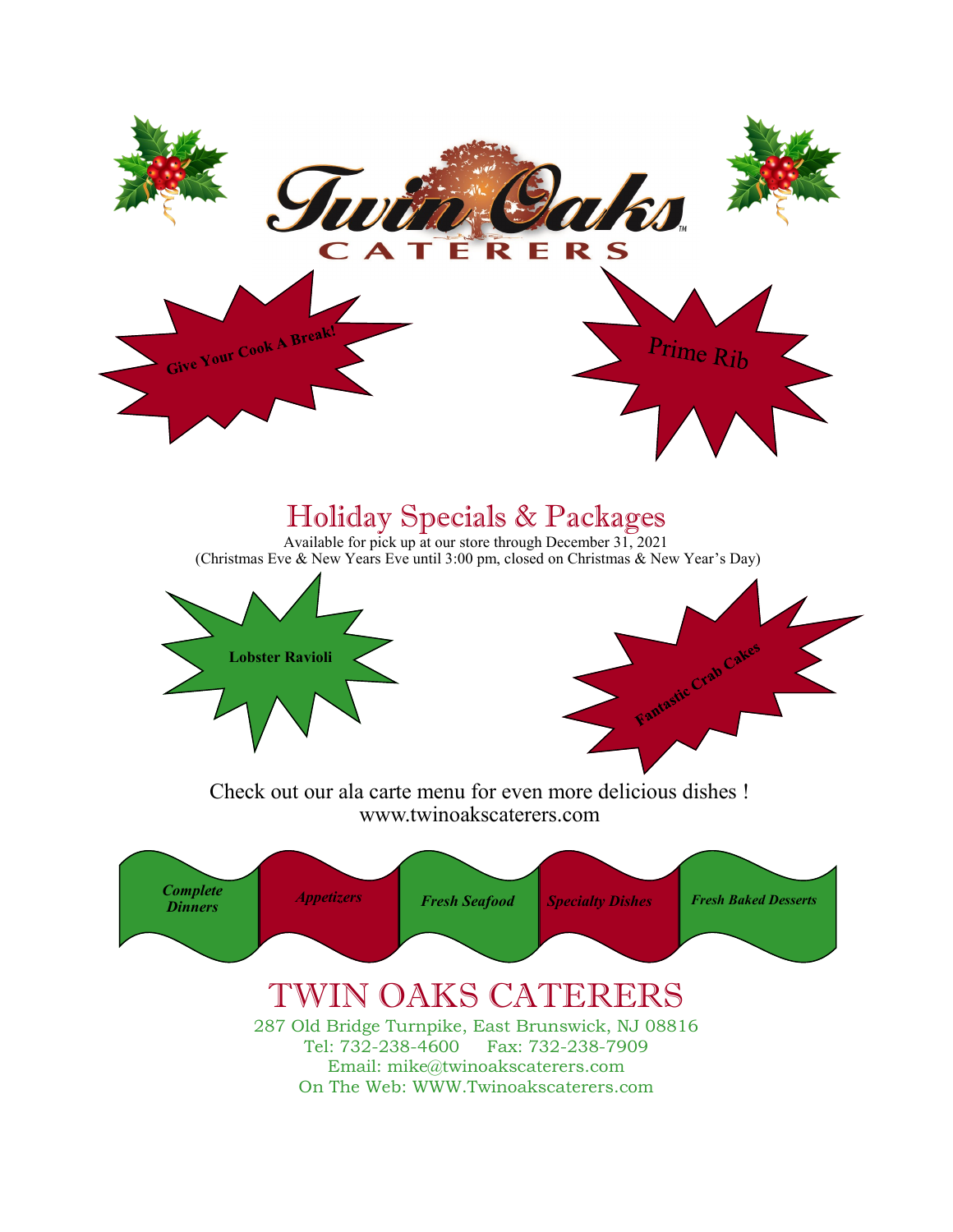TWIN OAKS CATERERS

287 Old Bridge Turnpike, East Brunswick, NJ 08816 Tel: 732-238-4600 Fax: 732-238-7909 Email: mike@twinoakscaterers.com

# Holiday Dinner Packages **DINNER PACKAGES**

Available for pick up at our store through December 31, 2021 (Christmas Eve & New Years Eve until 3:00 pm)

#### **Prime Rib Package #1 \$325.00**

#### **Prime Rib Package #2 \$600.00**

Includes 8-10 lb. Standing Rib Roast 1 Quart Au Jus & 1 pint Horseradish Sauce 8 twice baked cheddar & bacon potatoes 1 1/2 lbs. String Beans w/ Julienne of Carrot 1 1/2 lbs. Fresh Steamed Broccoli Aglio e Olio 1 Fresh Baked 7" NY Cheese Cake

Includes 18-20 lb. Standing Rib Roast 1 Quart Au Jus & 1 pint Horseradish Sauce 16 twice baked cheddar & bacon potatoes 3 lbs. String Beans w/ Julienne of Carrot 3 lbs. Fresh Steamed Broccoli Aglio e Olio 1 Fresh Baked 10" NY Cheese Cake

**Prime Rib will be seasoned & ready to roast in your oven.**

#### **OPTIONAL ADD ON ITEMS**

Extra Side Dishes (1 1/2 lb. Tray) \$18.99 Each Au Jus \$8.99 per quart Cream of Wild Mushroom Soup \$12.95 per Quart Additional Cheese Cakes  $7''$   $(\tilde{a})$  \$30 or  $10''$   $(\tilde{a})$  \$45 Fruit topping on cheese cakes  $\omega$  \$5.00

#### **Turkey Package**

1 – 14 to16 Pound Fresh Whole Turkey (brined for juiciness)

1 Qt. Mixed Berry Relish

1 Qt. Giblet Gravy 2 Fresh Baked Pies Lattice Topped Apple Pie • Apple Crumb Pie • Blueberry Pie Blueberry Crumb Pie • Cherry Pie • Cherry Crumb Pie

### **No Substitutions Please!**

**Sides**

 $(1 \frac{1}{2})$  to 2 pound trays of each)

#### Herb Stuffing

Butter Whipped Yukon Gold Potatoes

Grandma Grace's Sweet Potato & Pecan Casserole

#### Broccoli Cheddar Casserole

Honey Glazed Baby Carrots with Maple Pecans

Green Beans with Julienne of Carrots

## **Only \$279.99!!!**

**Turkey may be picked up as follows** (Please specify when ordering)

1. Raw, seasoned & ready to roast (recommended) 2. Cooked Whole (unsliced) 3. Cooked & sliced in a pan (approximate yield 50% of raw weight of turkey)

## **OPTIONAL ADD ON ITEMS:**

Upgrade to 18 to 20 pound Turkey @ \$35.00 Extra Side Dishes per Tray \$18.99 each Giblet Gravy \$7.99 per quart • Mixed Berry Relish \$9.99 per quart